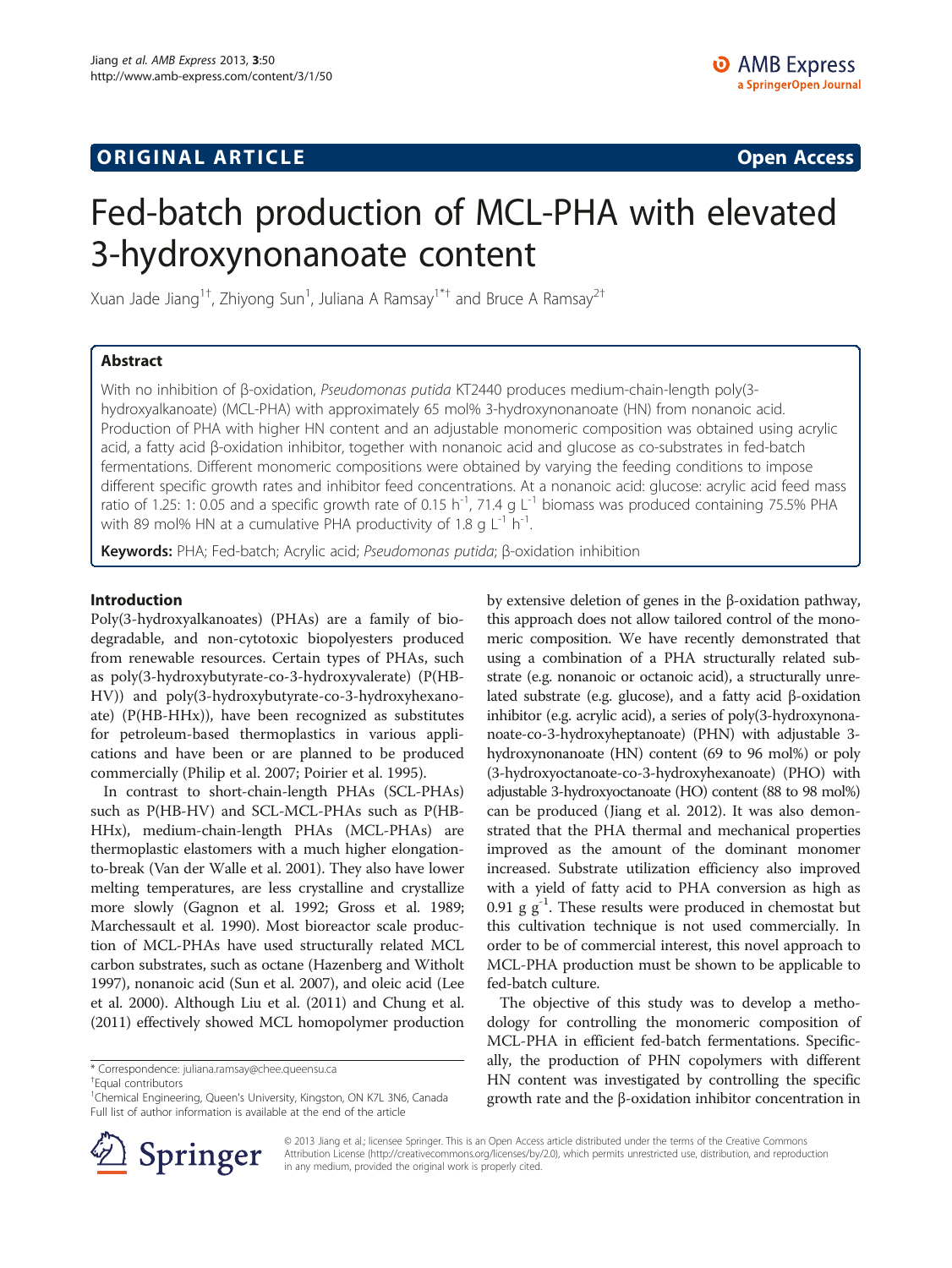the feed. The study also employed glucose and nonanoic acid co-feeding to meet the requirements of both cell growth and PHA accumulation, respectively.

## Materials and methods

## Microorganism and growth medium

Pseudomonas putida KT2440 (ATCC 47054) was maintained on nutrient agar plates at 4°C. The inoculum medium for all fermentations contained per liter:  $(NH4)_{2}SO_{4}$  4.70 g, MgSO<sub>4</sub> · 7 H<sub>2</sub>O 0.80 g, Na<sub>2</sub>HPO<sub>4</sub> ·  $7 H<sub>2</sub>O$  12.00 g, KH<sub>2</sub>PO<sub>4</sub> 2.70 g, nutrient broth 1.00 g, glucose 9.00 g. The initial culture medium contained per liter:  $(NH_4)$ <sub>2</sub>SO<sub>4</sub> 4.70 g, MgSO<sub>4</sub> · 7H<sub>2</sub>O 0.80 g, Na<sub>2</sub>HPO<sub>4</sub> ·  $7H<sub>2</sub>O$  18.0 g,  $KH<sub>2</sub>PO<sub>4</sub>$  4.05 g, trace element solution 10 mL. The trace element solution contained per liter: FeSO<sub>4</sub> · 7H<sub>2</sub>O 10.0 g, CaCl<sub>2</sub> · 2H<sub>2</sub>O 3.0 g, ZnSO<sub>4</sub> · 7H<sub>2</sub>O 2.2 g,  $MnSO_4 \cdot 4H_2O$  0.5 g,  $H_3BO_3$  0.3 g,  $CoCl_2 \cdot 6H_2O$ 0.2 g,  $Na_2MoO_4 \cdot 2H_2O$  0.15 g,  $NiCl_2 \cdot 6H_2O$  0.02 g and CuSO4 · 5H2O 1.00 g. Nonanoic acid (98%, Spectrum Chemicals) was fed separately in its pure form as it is immiscible in aqueous media. Acrylic acid (Sigma-Aldrich) was added to a glucose (99.5%, Sigma-Aldrich) solution of 240 g  $L^{-1}$ . Feeding ratios of nonanoic acid (NA), glucose (G) and acrylic acid (AA) at 1.25: 1: 0.01 and 1.25: 1: 0.05 (w/w) were tested. Nitrogen was provided as 14% (w/v) ammonia solution and also served as the base for pH control. In case of nutrient depletion, supplemental solutions of trace elements with the above composition and a phosphate solution containing 36 g  $L^{-1}$  Na<sub>2</sub>HPO<sub>4</sub> · 7H<sub>2</sub>O and 8.1 g  $L^{-1}$  KH<sub>2</sub>PO<sub>4</sub> were prepared. Antifoam 204 (Sigma-Aldrich) was added to nonanoic acid (1% v/v) and manually injected through a sterile septum when required.

## Fermentation conditions

The inoculum was grown in three 500 mL shake flasks (100 mL medium in each flask) at  $28.0 \pm 1^{\circ}$ C and 200 rpm overnight. The first two fermentations were conducted in a 7 L MBR stirred tank bioreactor (Bioreactor-AG, Switzerland) with a 5 L working volume. The third fermentation was done in a 5 L Minifors bioreactor (Infors-HT, Bottmingen, Switzerland) with a 3 L working volume. The cultivation temperature was  $28.5 \pm 1^{\circ}$ C and the pH was controlled at  $6.85 \pm 0.05$ using 14% (w/v) ammonia solution. Dissolved oxygen was measured with an Ingold polarographic probe and maintained above 30% air saturation by adjusting the agitation speed and the mixture of air and oxygen flow via mass flow controllers to a total gas flow at 1 vvm. The dissolved oxygen data were acquired by a LabVIEW 6.1 (National Instrument) program. Nonanoic acid and glucose feeding was controlled via separate peristaltic pumps by the LabVIEW program based on the mass of each reservoir.

#### Substrate feeding and control methods

The specific growth rate was controlled at 0.25  $h^{-1}$  or 0.15  $h^{-1}$  by exponentially feeding the carbon sources to be the growth-limiting nutrient. It was estimated that 1 g  $L^{-1}$  biomass would be produced from 1.6 g  $L^{-1}$  total carbon sources in the initial fermentation medium. The cumulative mass of carbon substrates  $S_t$  (g) to be fed at time t (h) was calculated based on exponential cell growth  $(X_t, g)$  expressed in the Equation below.

$$
S_t = \frac{X_t}{Y_{X/C}} = \frac{X_0}{Y_{X/C}} \cdot (e^{\mu t} - 1)
$$
 (1)

where  $X_0$  (g) is the estimated biomass at the beginning of the feeding;  $\mu$  (h<sup>-1</sup>) is the desired specific growth rate; and  $Y_{X/C}$  is the yield (g g<sup>-1</sup>) of biomass from the mixture of carbon substrates which was 0.66 g  $g^{-1}$ , experimentally determined from continuous fermentation by feeding nonanoic acid, glucose and acrylic acid at a mass ratio of 1.25: 1: 0.05 at a specific growth rate of 0.25  $h^{-1}$ (Jiang et al. [2012\)](#page-7-0).

The mass of each carbon source required at time t was calculated according to the pre-defined ratio of the two substrates as follows:

$$
S_{t-NA} = S_t \cdot f_{NA} \tag{2}
$$

$$
S_{t-G} = S_t \cdot f_G \tag{3}
$$

The feeding ratio of nonanoic acid to glucose in this study was 1.25: 1 (w/w). Therefore, the mass fraction of nonanoic acid  $(f_{NA})$  and that of glucose  $(f_G)$  in the total carbon source were 0.56 and 0.44, respectively.

Exponential substrate feeding began after a lag phase of approximately 5 h. Fermentations with a specific growth rate of 0.25  $h^{-1}$  were conducted only under exponential feeding. However, in an effort to avoid nonanoic acid and acrylic acid overfeeding, exponential feeding at  $0.15$  h<sup>-1</sup> was conducted for 23.3 h before changing to a constant feed rate of 8 g  $L^{-1}$  h<sup>-1</sup>.

## Analytical procedures

Biomass concentration was determined gravimetrically from duplicate samples of 10 mL culture broth which were centrifuged at  $6,000 \times g$  for 15 min, washed and lyophilized. Sample supernatants were analyzed for the concentrations of residual nutrients and acrylic acid. Glucose was measured colorimetrically after reacting with 4-hydroxybenzoic hydrazide under alkaline condition (Lever [1972](#page-7-0)). Nonanoic acid was methylated in acidified methanol (Ramsay et al. [1991](#page-7-0)) and analyzed by a CP3900 Varian GC equipped with a flame ionization detector. Phosphate was measured based on the reduction of phosphomolybdate to molybdene blue (Clesceri et al. [1999\)](#page-7-0). Ammonium was determined by the phenol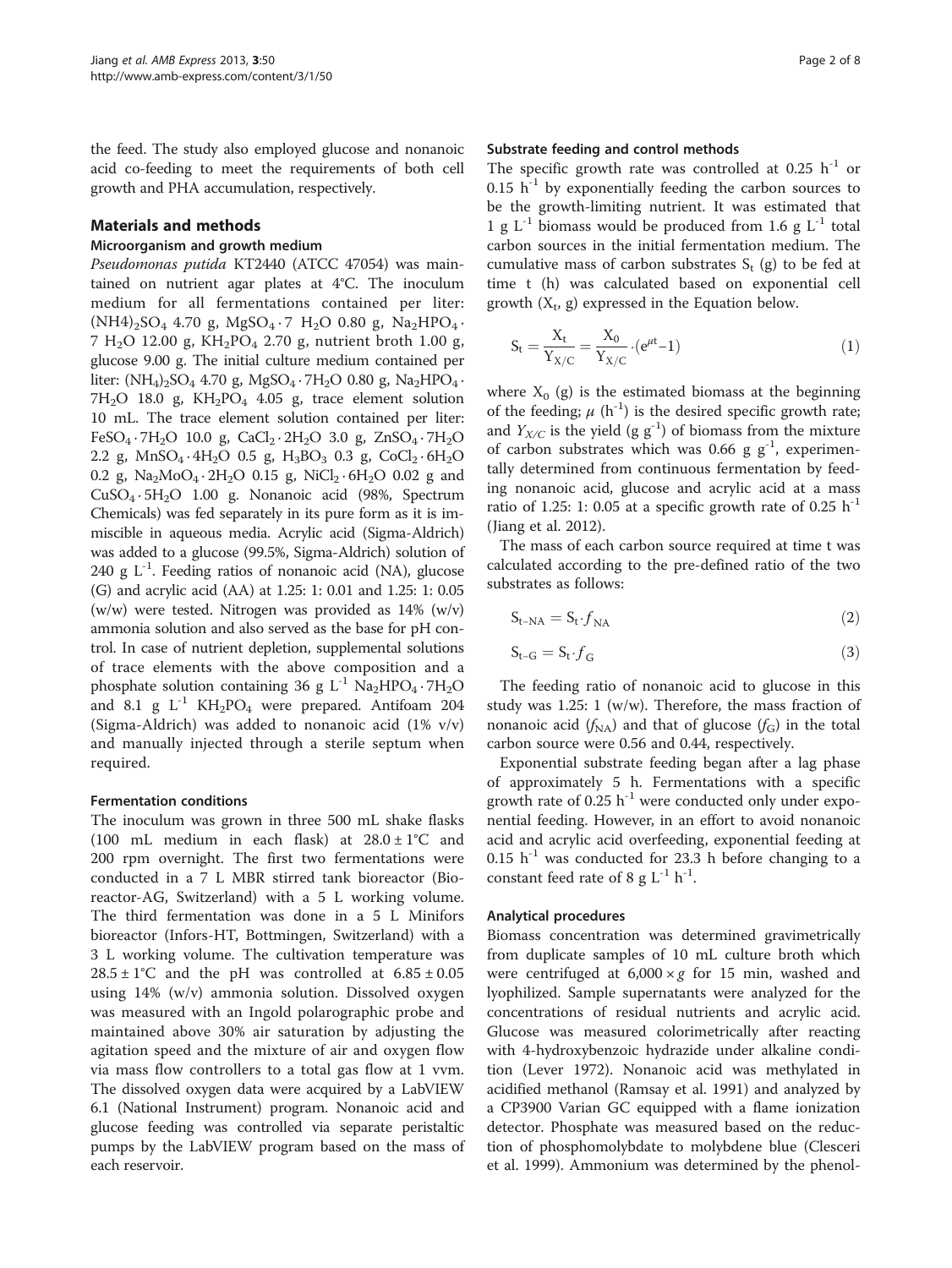<span id="page-2-0"></span>hypochlorite method (Weatherburn [1967\)](#page-7-0). Acrylic acid was assayed by Hewlett-Packard GC equipped with a Cabowax®-PEG column after acidification with one tenth volume of 2 N hydrochloric acid (Qi et al. [1998\)](#page-7-0).

PHA content and composition in the dry biomass samples were determined by methanolysis in 2 mL chloroform and 1 mL methanol which contained sulfuric acid (15% v/v) as acidifying agent and benzoic acid (0.2% w/v) as internal standard at  $100^{\circ}$ C for 4 h. After which, 1 mL distilled water was vigorously mixed on a

Fisher Vortex and left overnight for phase separation. One μL of the chloroform phase was injected into CP3900 Varian GC at a split ratio of 20. The injector and detector were maintained at 250 and 275°C, respectively. The oven heating profile was: initial 90°C for 0.5 min, 5°C min<sup>-1</sup> to 95°C and hold for 0.5 min, 30°C min<sup>-1</sup> to 170°C and hold for 2.5 min. The PHA standard was prepared by acetone extraction and methanol precipitation followed by three cycles of extraction and precipitation, as described by Jiang et al. ([2006\)](#page-7-0) and the monomeric

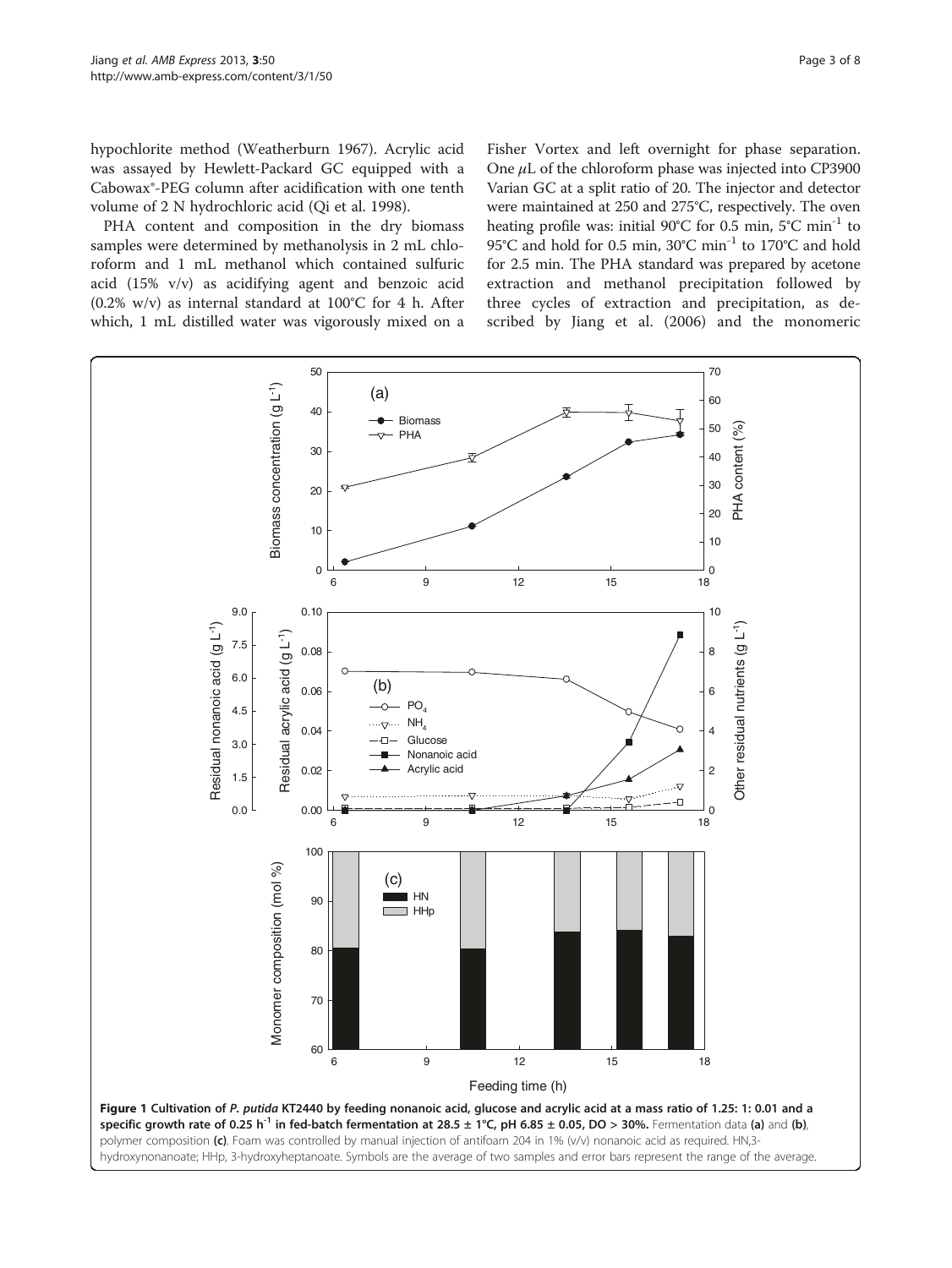<span id="page-3-0"></span>composition characterized by GC and proton nuclear magnetic resonance at room temperature in a Bruker Avance 200 spectrometer using deuterated-chloroform containing 20 mg  $mL^{-1}$  PHA.

## Results

## Co-feeding nonanoic acid, glucose, and acrylic acid at a mass ratio of 1.25: 1: 0.01 and a  $\mu$  of 0.25 h<sup>-1</sup>

Co-feeding nonanoic acid (NA), glucose (G), and acrylic acid (AA) at a mass ratio of 1.25: 1: 0.01 and a specific growth rate of 0.25 h<sup>-1</sup> produced 34 g  $L^{-1}$  dry biomass containing a maximum of 56% PHA (Figure [1a](#page-2-0)). Phosphate

and ammonium were controlled at levels that had been previously shown to be sufficient but not inhibitory to cell growth (Sun et al. [2007](#page-7-0)). Before 13.6 h, nonanoic acid and glucose concentrations were very low, indicating that the carbon source was the only limiting factor (Figure [1](#page-2-0)b). Uncontrollable foaming occurred at 15.8 h, accompanied by accumulation of acrylic and nonanoic acids in the reactor but glucose was entirely consumed. During the early stages of cultivation, the PHA contained 81 mol% HN which increased slightly to 84 mol% (Figure [1](#page-2-0)c), much more than the 65 mol% HN produced without acrylic acid.

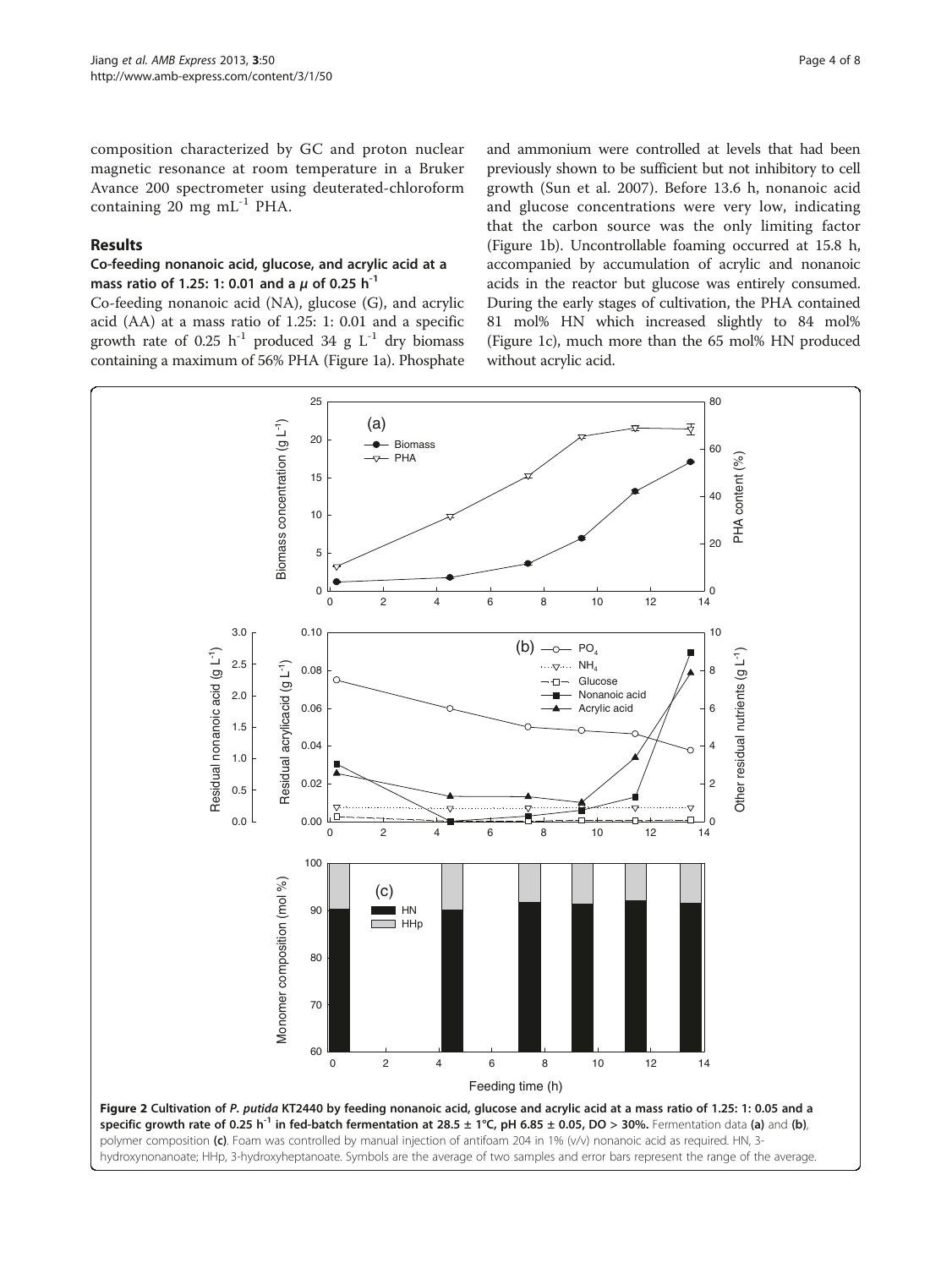## <span id="page-4-0"></span>Co-feeding nonanoic acid, glucose, and acrylic acid at a mass ratio of 1.25: 1: 0.05 and a  $\mu$  of 0.25 h<sup>-1</sup>

In an attempt to further increase the HN content, the culture conditions were kept the same as above except that the amount of acrylic acid was increased by a factor of five. The results were similar to what is shown in Figure [1](#page-2-0) except that the residual nonanoic acid and acrylic acid accumulated earlier (starting at 12.4 h instead of 15.8 h). Again, there was uncontrollable foaming and only 17 g  $L^{-1}$  final biomass was produced (Figure [2a](#page-3-0), b). However, the PHA content increased from 56 to 64% with about 90 mol% HN (Figure [2](#page-3-0)c).

## Co-feeding nonanoic acid, glucose, and acrylic acid at a mass ratio of 1.25: 1: 0.05 and a  $\mu$  of 0.15 h<sup>-1</sup>

In order to avoid both acrylic acid and nonanoic acid accumulation, the feeding program was adjusted to achieve a lower  $\mu$  of 0.15 h<sup>-1</sup> at a NA: G: AA feeding ratio of 1.25: 1: 0.05 for the first 23.3 h followed by a constant feed rate of 8 g  $L^{-1}$  h<sup>-1</sup>. Under these conditions, a final biomass

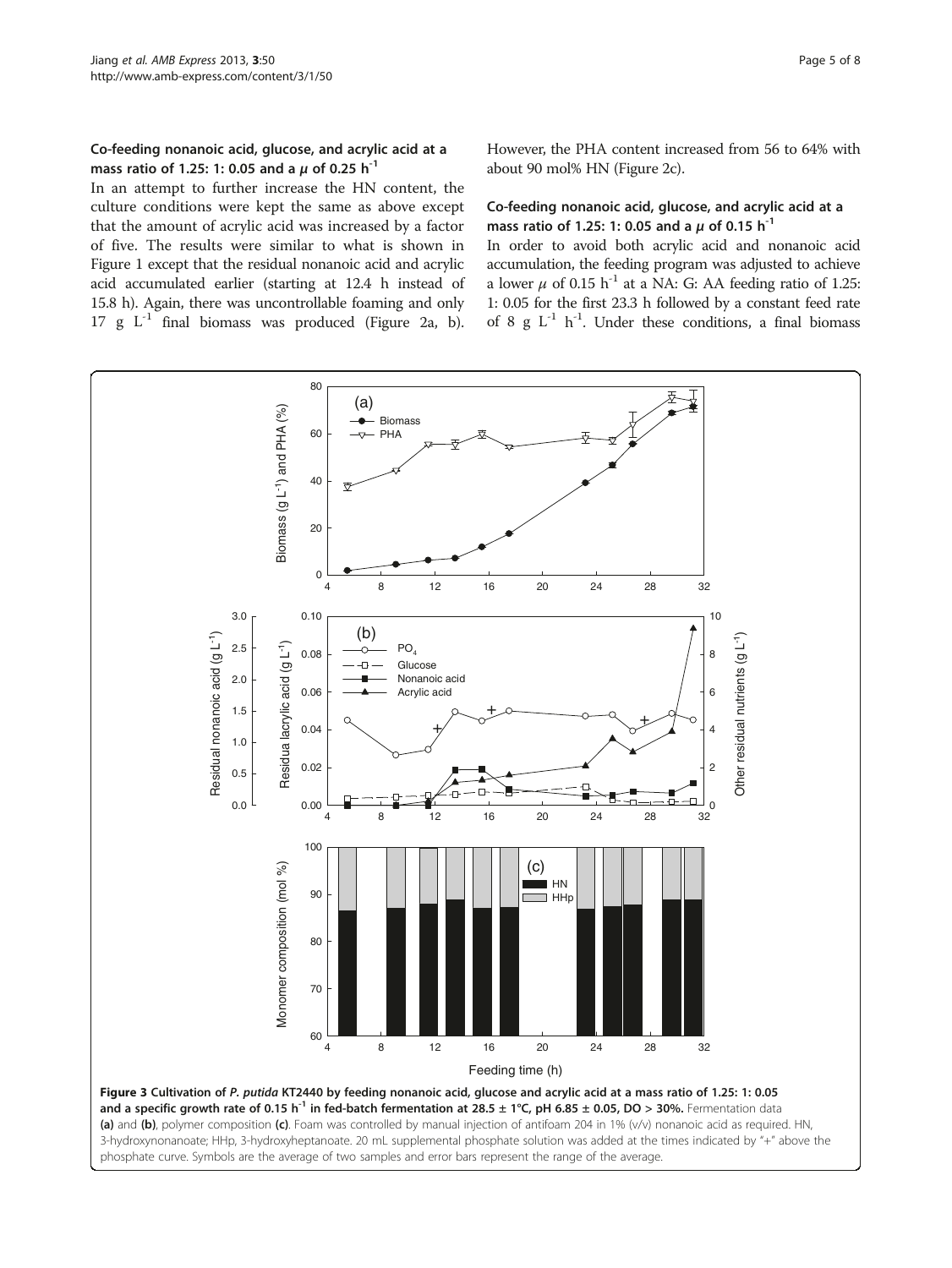concentration of 71.4 g  $L^{-1}$  was achieved (Figure [3a](#page-4-0)). The PHA content increased in two steps, from 0 to 59.8% followed by a 10 h plateau, until the change to a constant feed rate when there was a second increase from 58.1 to75.5%.

There was constant foaming from the beginning of the fermentation. This became more severe at 12 h. At this time, the phosphate (20 mL) and trace element solutions (30 mL) were added. Antifoam was added dropwise and the foam disappeared after about 30 min. Phosphate was maintained at non-limiting levels while ammonium was automatically controlled to be in the range of  $1 \sim 1.5$  g L<sup>-1</sup> (Figure [3b](#page-4-0)) as in the previous two fermentations. The glucose concentration was always slightly above zero. There was a slight increase in the nonanoic acid concentration between 12 h and 16 h, but its concentration dropped after 16 h and remained below 0.5 g  $L^{-1}$  until near the end of the fermentation. Despite a supply of 1 vvm pure oxygen, the dissolved oxygen dropped to zero at 29.6 h and remained there for the duration of the fermentation. PHN containing about 88 mol% HN was obtained.

## Comparison of the three fed-batch fermentations

Regardless of the acrylic acid concentration, feeding to maintain a specific growth rate of 0.25  $h^{-1}$  produced the same biomass trend (Figure 4) until foaming occurred, ending the fermentations. However, at a lower specific growth rate (0.15  $h^{-1}$ ), higher biomass and PHA content were eventually achieved. While cumulative PHA productivity (PHA in  $g L^{-1}$  divided by total fermentation time) increased more quickly at a higher specific growth rate, the highest cumulative productivity of 1.8 g  $L^{-1}$  h<sup>-1</sup> was obtained with a combination of the higher acrylic acid concentration and lower growth rate (Figure [5](#page-6-0)).

#### **Discussion**

Control of the monomeric composition of MCL-PHA in a fed-batch fermentation using a β-oxidation inhibitor is novel and challenging. Bacterial cultivation using fatty acid substrates in the presence of acrylic acid has been shown to produce poor growth and MCL-PHA accumulation both in our chemostat studies (Jiang et al. [2012\)](#page-7-0) and in the literature (Huijberts et al. [1994;](#page-7-0) Qi et al. [1998;](#page-7-0) Ward and O'Connor [2005](#page-7-0)). This is because β-oxidation is the only mechanism of energy production from aliphatic fatty acids. Thus, the strategy of co-feeding a carbon and energy source (glucose in this study) and a PHA precursor (nonanoic acid in this study) is essential to obtain a high cell density with high PHA content.

As the acrylic acid concentration increased in the cosubstrate feed, at the same feed rate ( $\mu$  = 0.25 h<sup>-1</sup>), the accumulation of MCL-PHA increased as well as the proportion of HN monomers from 65 mol% (no acrylic acid) to greater than 92 mol% (at NA: G: AA =  $1.25: 1$ : 0.05) (Table [1](#page-6-0)). In an earlier study (Jiang et al. [2012\)](#page-7-0), we showed that increasing HN monomers had no significant effect on the weight average molecular weight but did affect thermal and mechanical properties. The increase in the HN content probably reflects increasing β-oxidation inhibition with the increasing acrylic acid concentration. Fed-batch fermentation was able to obtain the same inhibition as chemostat cultivation as demonstrated by the similar monomeric composition and cumulative PHA productivity (Table [1](#page-6-0)) at the same growth rate  $(\mu = 0.25 \text{ h}^{-1})$  and NA: G: AA feeding ratio (1.25: 1: 0.05). However, in contrast to a continuous or batch cultivation where nutrients and other additives are either at steady state concentrations or gradually consumed, substrates in

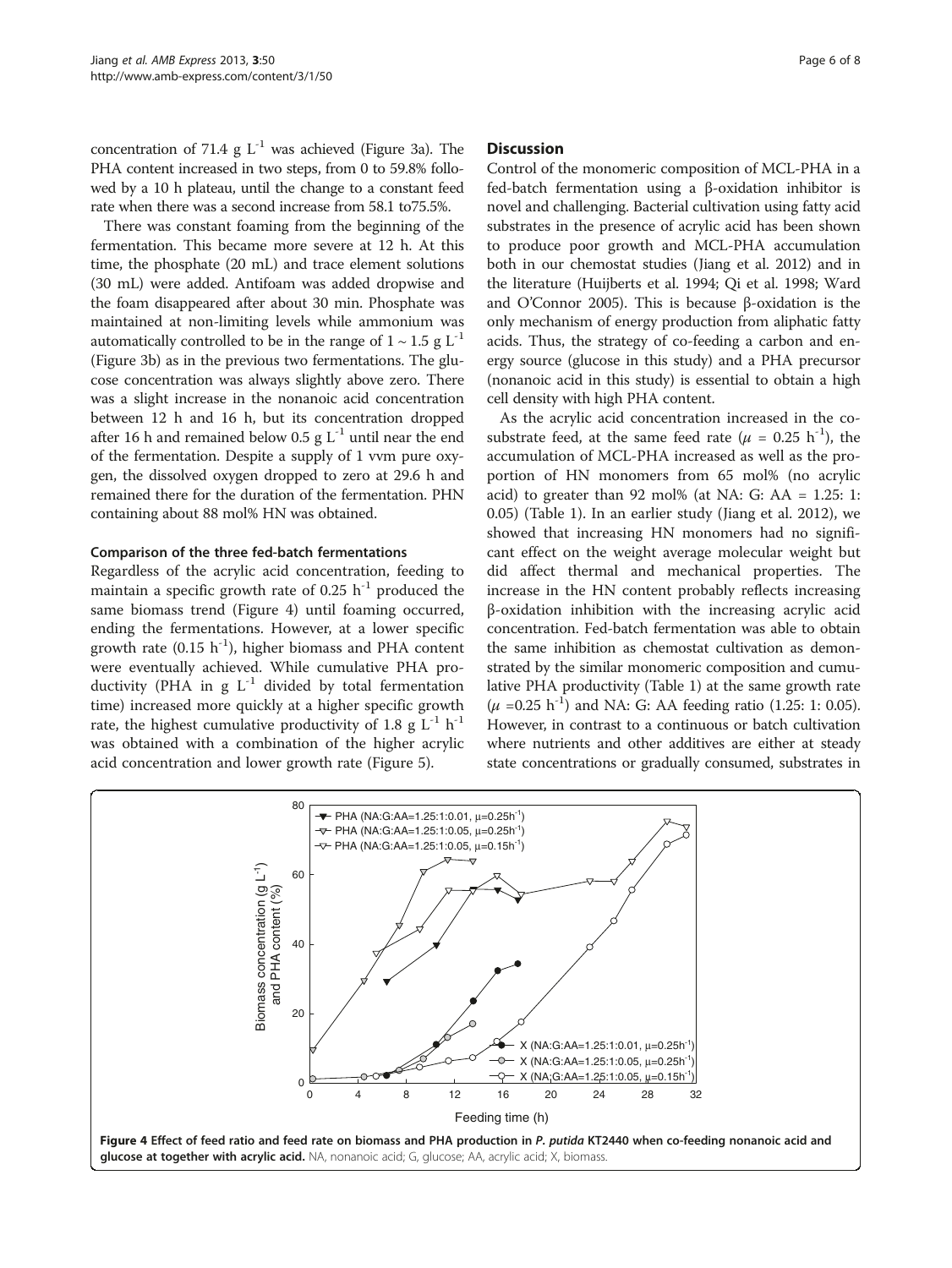<span id="page-6-0"></span>

fed-batch fermentations may accumulate if they are consumed more slowly than the feed rate. Accumulation of toxic substances could be harmful since it may lead to cell death and uncontrollable foaming. About  $3 \sim 4$  g L<sup>-1</sup> of nonanoic acid (Sun et al. [2006](#page-7-0)) and as little as  $0.1 \text{ g L}^{-1}$ acrylic acid are toxic to P. putida KT2440. In this study, the use of acrylic acid is even more challenging since nonanoic acid accumulation was accelerated by βoxidation inhibition and occurred very quickly as seen in the two fermentations at the higher feed rate ( $\mu = 0.25$  h<sup>-1</sup>). At a lower feed rate ( $\mu$  = 0.15 h<sup>-1</sup> followed by linear feeding), although there were two minor foaming events at 12 and 23 h accompanied by a noticeable but lower level of nonanoic and acrylic acid accumulation, foaming was controllable. This resulted in a longer fermentation with much higher biomass production  $(71.4 \text{ g } L^{-1})$ , higher MCL-PHA accumulated (75.5%) with high HN content (about 89 mol%) and the best MCL-PHA

productivity  $(1.8 \text{ g L}^{-1} \text{ h}^{-1})$  and yield of PHA from NA  $(0.78 \text{ g g}^{-1})$  (Table 1). This may be improved further by using a decaying substrate feeding strategy (Maclean et al. [2008](#page-7-0)).

Whether it is metabolized or not, acrylic acid consumption was linearly related to cell growth, in a manner similar to nonanoic acid consumption (Figures [1,](#page-2-0) [2](#page-3-0) and [3\)](#page-4-0). Since it is continuously taken up by the cells, the feeding of acrylic acid should be proportional to cell growth in order to impose a constant level of inhibition and thus a constant PHA monomeric composition. The combination of an appropriate concentration of the β-oxidation inhibitor and a growth rate which avoids toxic accumulation of both nonanoic and acrylic acid enhanced growth and PHA accumulation as well as controlled the monomeric composition. This is the first report of the use of a β-oxidation inhibitor in high-cell-density fed batch production of MCL-PHA.

Table 1 Comparison of fermentations producing PHN using P. putida KT2440<sup>4</sup>

| <b>Specific</b><br>growth<br>rate $(h^{-1})$ | $NA:G:AA^1$<br>feeding ratio<br>(w/w/w) | <b>Fermentation</b><br>type | <b>Biomass</b><br>$(gL^{-1})$ | <b>PHA</b><br>(%) | ΗN<br>$(mod\%)$ | <b>HHp</b><br>$(mod\%)$ | $Yx/c^2$<br>$(g g^{-1})$ | $Y_{\it PHA/NA}^2$<br>$(g g^{-1})$ | <b>Cumulative PHA</b><br>productivity <sup>3</sup><br>$(g L^{-1} h^{-1})$ | Reference         |
|----------------------------------------------|-----------------------------------------|-----------------------------|-------------------------------|-------------------|-----------------|-------------------------|--------------------------|------------------------------------|---------------------------------------------------------------------------|-------------------|
| 0.25                                         | 1:1:0                                   | Fed-batch                   | 71.0                          | 56.0              | 65.0            | 35.0                    | 0.62                     | 0.66                               | 1.4                                                                       | Sun et al. 2009   |
| 0.25                                         | 1.25:1:0.05                             | Chemostat                   | 5.8                           | 51.7              | 91.3            | 8.7                     | 0.66                     | 0.61                               | 0.7                                                                       | Jiang et al. 2012 |
| 0.25                                         | 1.25:1:0.01                             | Fed-batch                   | 34.3                          | 55.7              | 84.3            | 15.7                    | 0.62                     | 0.68                               | 1.2                                                                       | This study        |
| 0.25                                         | 1.25:1:0.05                             | Fed-batch                   | 17.1                          | 64.4              | 92.2            | 7.8                     | 0.53                     | 0.68                               | 0.8                                                                       | This study        |
| 0.15                                         | 1.25:1:0.05                             | Fed-batch                   | 71.4                          | 75.5              | 88.9            | 1.1                     | 0.62                     | 0.78                               | 1.8                                                                       | This study        |

<sup>1</sup> MA nonanoic acid, G glucose, AA acrylic acid, HN 3-hydroxynonanoate, HHp 3-hydroxyheptanoate.<br><sup>2</sup> Y<sub>XC</sub> yield of biomass from total carbon substrate, Y<sub>PHA/NA</sub> yield of PHA from nonanoic acid.<br><sup>3</sup> Calculated as PHA in reported as the slopes of the trend line that was drawn from all points of each fermentation.